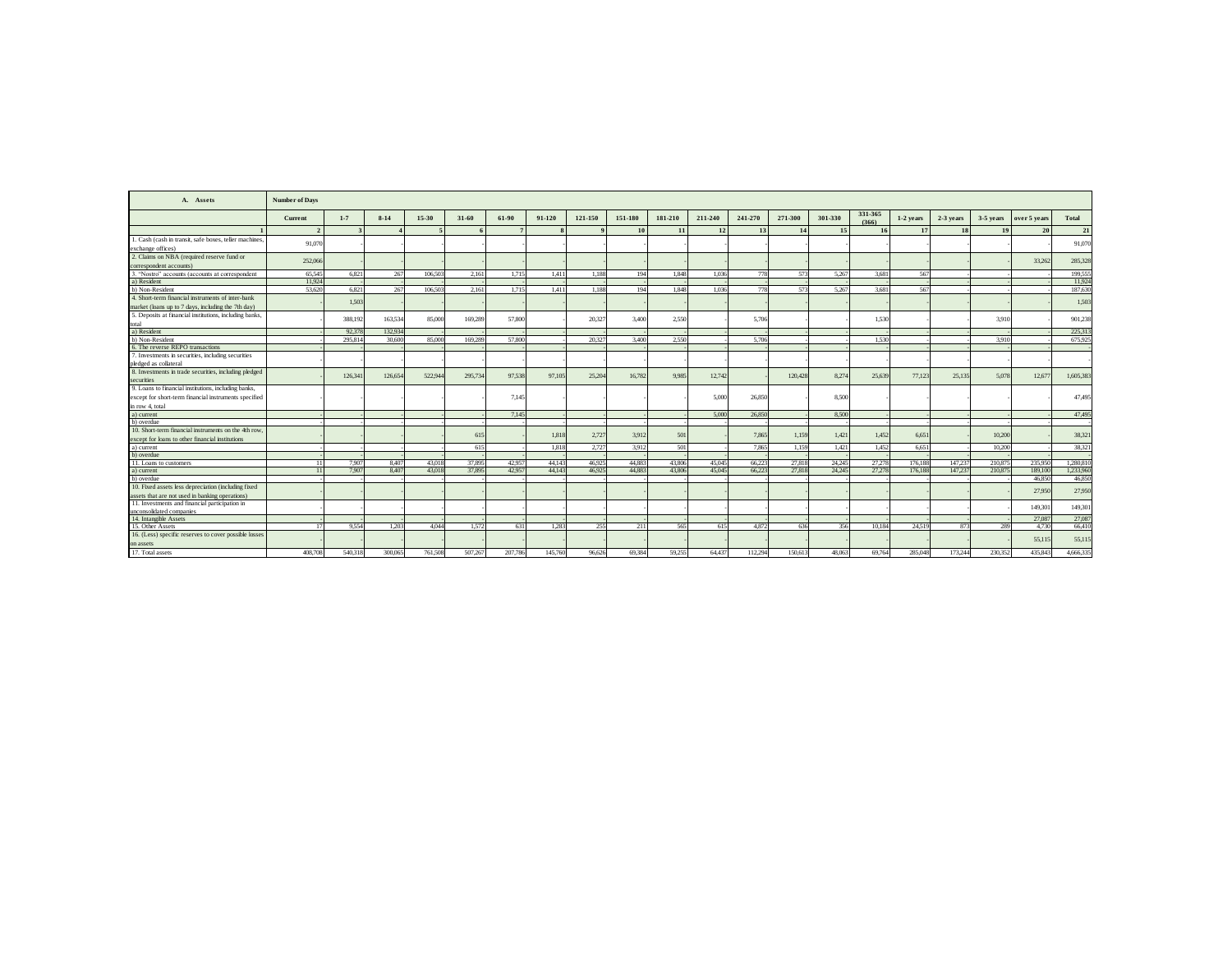| <b>B.</b> Liabilities and Equity                                                                                  | <b>Number of Days</b> |         |         |           |         |         |              |                |           |           |         |         |            |                 |                  |           |           |           |              |           |
|-------------------------------------------------------------------------------------------------------------------|-----------------------|---------|---------|-----------|---------|---------|--------------|----------------|-----------|-----------|---------|---------|------------|-----------------|------------------|-----------|-----------|-----------|--------------|-----------|
|                                                                                                                   | Current               | $1 - 7$ | $8-14$  | $15 - 30$ | 31-60   | 61-90   | 91-120       | 121-150        | 151-180   | 181-210   | 211-240 | 241-270 | 271-300    | 301-330         | 331-365<br>(366) | 1-2 years | 2-3 years | 3-5 years | over 5 years | Cami      |
|                                                                                                                   | $\overline{2}$        |         |         | -5        | 6       | 7       | $\mathbf{s}$ | $\overline{9}$ | <b>10</b> | 11        | 12      | 13      | 14         | 15 <sup>1</sup> | <b>16</b>        | 17        | <b>18</b> | 19        | 20           | 21        |
| 1. Deposits of clients, except for deposits of banks<br>and other financial institutions                          | 2,607,004             | 38,846  | 1.51    | 2.578     | 5.372   | 40.281  | 53,061       | 14.950         | 5.824     | 149,309   | 46,639  | 78.308  | 371.295    | 44,798          | 48.239           | 53.443    | 71.54     | 34.414    | 90,699       | 3,758,120 |
| a) deposits of individuals                                                                                        | 944.936               |         |         |           |         |         |              |                |           |           |         |         |            |                 |                  |           |           |           |              | 944,936   |
| b) demand deposits of legal entities (the current                                                                 | 1.661.960             |         |         |           |         |         |              |                |           |           |         |         |            |                 |                  |           |           |           |              |           |
| including current accounts of non-bank financial<br>institutions), and including check accounts)                  |                       |         |         |           |         |         |              |                |           |           |         |         |            |                 |                  |           |           |           |              | 1,661,960 |
| c) deposits of individuals with unexpired payback<br>term                                                         | 108                   | 1.201   | 1.513   | 1.078     | 5.147   | 3.981   | 6.227        | 10.950         | 2.532     | 3,640     | 12,511  | 11,903  | 44,743     | 27.298          | 13,739           | 52.833    | 51.14     | 34,414    |              | 284,964   |
| d) deposits of legal entities with unexpired payback<br>term                                                      |                       | 37,645  |         | 1.50      | 225     | 36,300  | 46.834       | 4.000          | 3.292     | 145,669   | 34.128  | 66,405  | 326,552    | 17,500          | 34,500           | 610       | 20.400    |           | 90,699       | 866,260   |
| e) term deposits of individuals with expired payback                                                              |                       |         |         |           |         |         |              |                |           |           |         |         |            |                 |                  |           |           |           |              |           |
| f) term deposits of legal entities with expired<br>payback                                                        |                       |         |         |           |         |         |              |                |           |           |         |         |            |                 |                  |           |           |           |              |           |
| 2. Loans of the NBA                                                                                               |                       |         |         |           |         |         |              |                |           |           |         |         |            |                 |                  |           |           |           |              |           |
| 3. "Loro" accounts (correspondent accounts of                                                                     | 6.065                 |         |         |           |         |         |              |                |           |           |         |         |            |                 |                  |           |           |           |              | 6.065     |
| a) Resident                                                                                                       | 4.407                 |         |         |           |         |         |              |                |           |           |         |         |            |                 |                  |           |           |           |              | 4.407     |
| b) Non-Resident                                                                                                   | 1.658                 |         |         |           |         |         |              |                |           |           |         |         |            |                 |                  |           |           |           |              | 1.658     |
| 4. REPO operations                                                                                                |                       |         |         |           |         |         |              |                |           |           |         |         |            |                 |                  |           |           |           |              |           |
| 5. Short-term financial instruments of inter-bank                                                                 |                       |         |         |           |         |         |              |                |           |           |         |         |            |                 |                  |           |           |           |              |           |
| market (loans up to 7 days, including the 7th day)                                                                |                       |         |         |           |         |         |              |                |           |           |         |         |            |                 |                  |           |           |           |              |           |
| 6. Deposits of banks and financial institutions                                                                   |                       |         |         | 3.250     | 1.421   | 1.600   |              | 676            | 2.000     | 641       | 1,416   | 4.829   | 1.270      | 866             | 1.368            | 21.843    | 64.55     | 10.200    |              | 115.932   |
| a) Resident                                                                                                       |                       |         |         | 3.250     | 1.421   | 1.600   |              | 676            | 2.000     | 641       | 1.416   | 4.829   | 1.270      | 866             | 1.368            | 21.843    | 64.55     | 10.200    |              | 115.932   |
| b) Non-Resident                                                                                                   |                       |         |         |           |         |         |              |                |           |           |         |         |            |                 |                  |           |           |           |              |           |
| 7. Loans borrowed from banks (for a period of<br>more than 7 days)                                                |                       |         |         |           |         |         |              |                |           |           |         |         |            |                 |                  |           |           |           |              |           |
| a) Resident                                                                                                       |                       |         |         |           |         |         |              |                |           |           |         |         |            |                 |                  |           |           |           |              |           |
| b) Non-Resident                                                                                                   |                       |         |         |           |         |         |              |                |           |           |         |         |            |                 |                  |           |           |           |              |           |
| 8. Loans borrowed from other financial institutions.                                                              |                       |         |         |           |         |         |              |                |           |           |         |         |            |                 |                  |           |           |           |              |           |
| including international organizations                                                                             |                       |         |         | 1.26      | 1.104   | 1.135   | 1.743        | 1.714          | 1.722     | 2.07      | 1.995   | 2.053   | 2.105      | 1.875           | 2.575            | 27,033    | 31.17     | 58.69     | 84,358       | 222,621   |
| 9. Loans and deposits of central and municipal<br>government bodies                                               |                       |         |         |           |         |         |              |                |           |           |         |         |            |                 |                  |           |           |           |              |           |
| 10. Municipal loans and placements                                                                                |                       |         |         |           |         |         |              |                |           |           |         |         |            |                 |                  |           |           |           |              |           |
| 11. Mortgage loans purchased by the bank for own                                                                  |                       |         |         |           |         |         |              |                |           |           |         |         |            |                 |                  |           |           |           |              |           |
| resources                                                                                                         |                       |         |         |           |         |         |              |                |           |           |         |         |            |                 |                  |           |           |           |              |           |
| 12. Payment term, including preference shares,                                                                    |                       |         |         |           |         |         |              |                |           |           |         |         |            |                 |                  |           |           |           |              |           |
| subordinated debt issued by the bank and other debt                                                               |                       |         |         |           |         |         |              |                |           |           |         |         |            |                 |                  |           | 19,438    |           | 18,700       | 38,138    |
| obligations of this nature                                                                                        |                       |         |         |           |         |         |              |                |           |           |         |         |            |                 |                  |           |           |           |              |           |
| 13. Other liabilities                                                                                             | 7.859                 | 9.018   |         | 13.65     | 217     | 197     | 2.810        | 111            | 145       | 388       | 257     | 2.576   | 322        | 175             | 5.367            | 828       | 1.114     | 929       | 720          | 46,696    |
| 14. Equity                                                                                                        |                       |         |         |           |         |         |              |                |           |           |         |         |            |                 |                  |           |           |           | 478.762      | 478.762   |
| 15. Total liabilities (liabilities plus capital)                                                                  | 2.620.928             | 47.864  | 1.519   | 20,748    | 8.114   | 43.213  | 57.614       | 17.451         | 9.691     | 152.416   | 50.307  | 87,766  | 374.992    | 47.714          | 57.549           | 103.147   | 187.83    | 104.233   | 673.239      | 4,666,33  |
| 16. Net amount of financial assets (liabilities) for<br>each period (row 17 in Table A less row 15 in Table<br>B) | (2,212,220)           | 492.454 | 298,546 | 740,761   | 499,152 | 164,573 | 88,147       | 79,175         | 59,693    | (93, 161) | 14,130  | 24,528  | (224, 379) | 349             | 12,215           | 181.90    | (14,587)  | 126,119   | (237, 396)   |           |
|                                                                                                                   |                       |         |         |           |         |         |              |                |           |           |         |         |            |                 |                  |           |           |           |              |           |